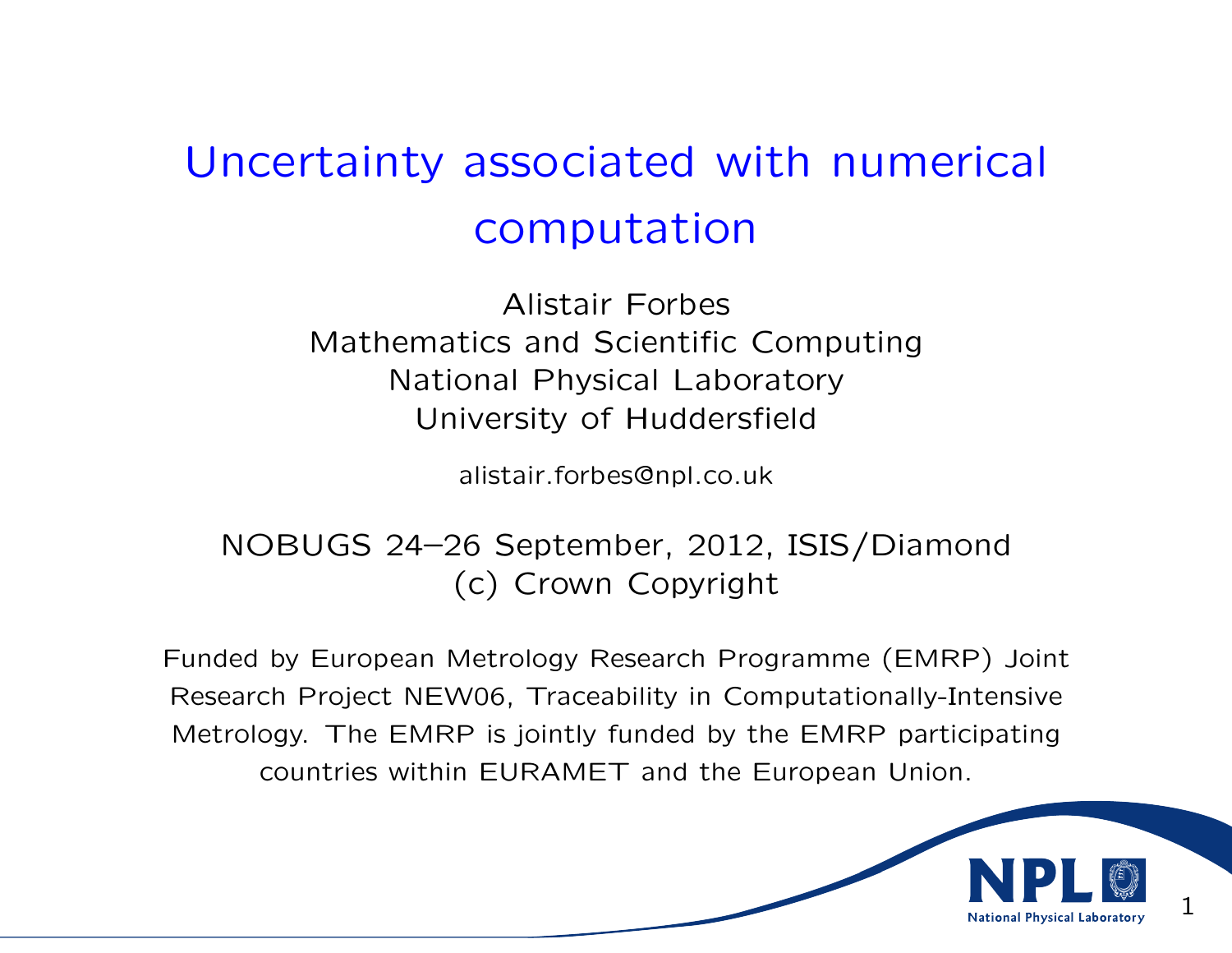#### **Overview**

Metrology context: traceability, uncertainty

Digital context: importance of computation to metrology (science and technology)

Use of numerical artefacts to test numerical software

Nullspace data generation

Measures of performance

European project: provision of benchmarking, validation and customised data suites

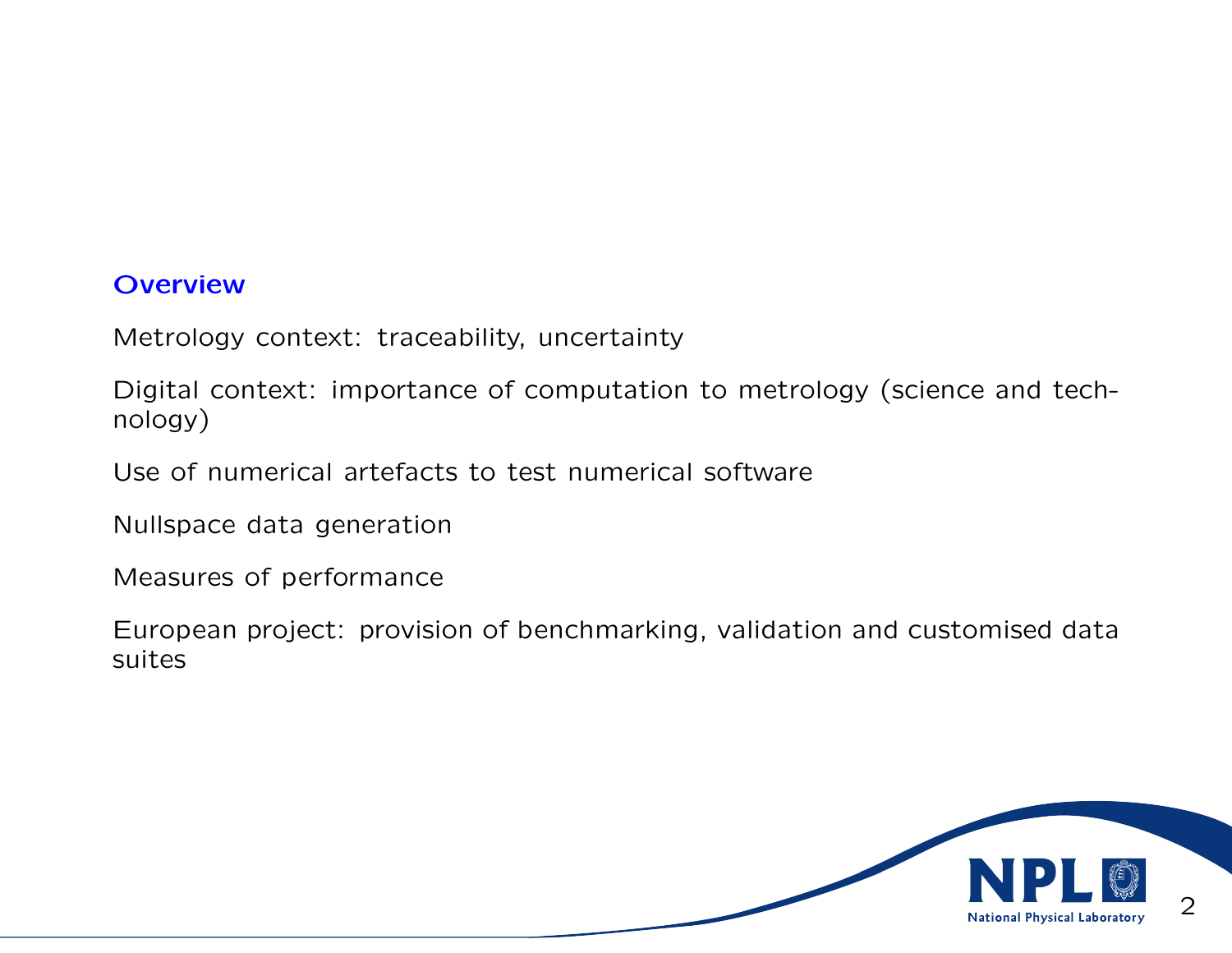# National Physical Laboratory



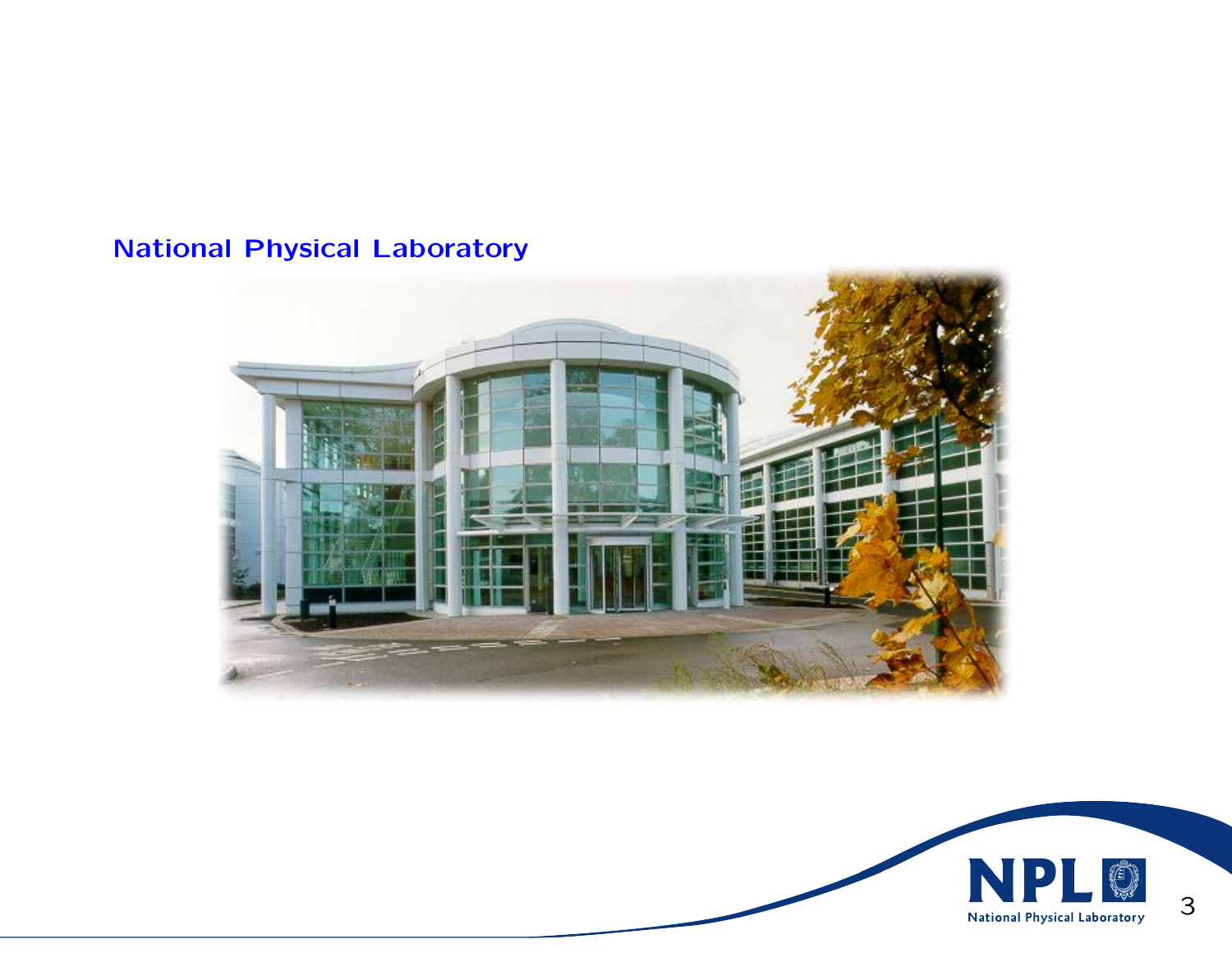## NPL: UK's National Metrology Institute

Founded in 1900

Located in Teddington, South West London, near Richmond, Hampton Court

450+ scientists: physicists, material scientists, chemists, mathematicians

One of a international network of NMIs: NIST (US), PTB (DE), LNE (FR), INRIM (IT), NMIJ (JP), etc.

Overseen by the Bureau International des Poids et Mesures (BIPM), Paris

Government owned (BIS), contractor operated (Serco), contract renewal 2014

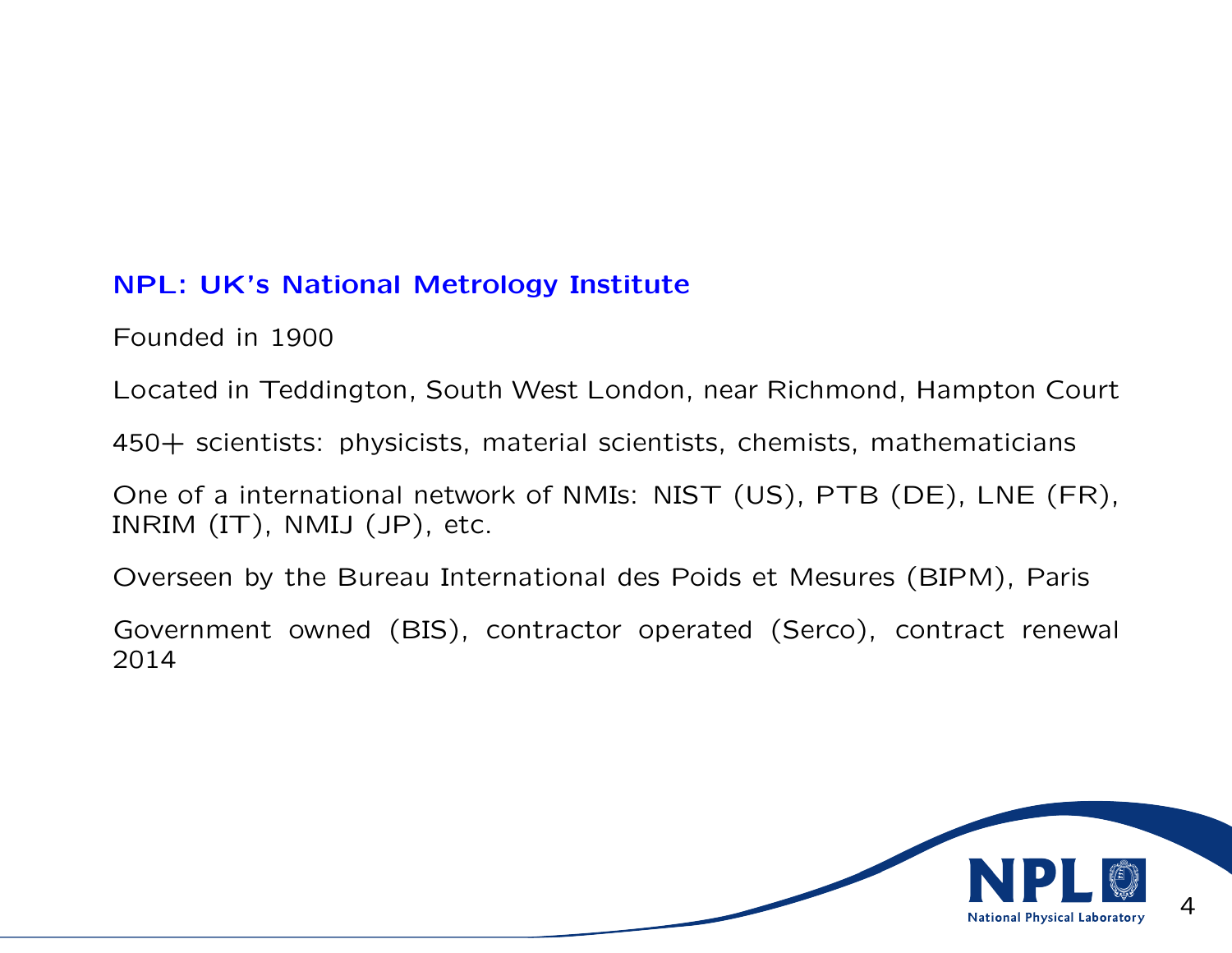## NPL's mission (ABF version)

Develop the scientific and technical infrastructure to provide standards

- Equitable
- Independent
- Accessible
- Based on fundamental science: not proprietary, not parochial, not arbitrary

to the benefit of the UK

- Trade, industry, enterprise
- Science and innovation
- Wellbeing of the citizen, now and in the future

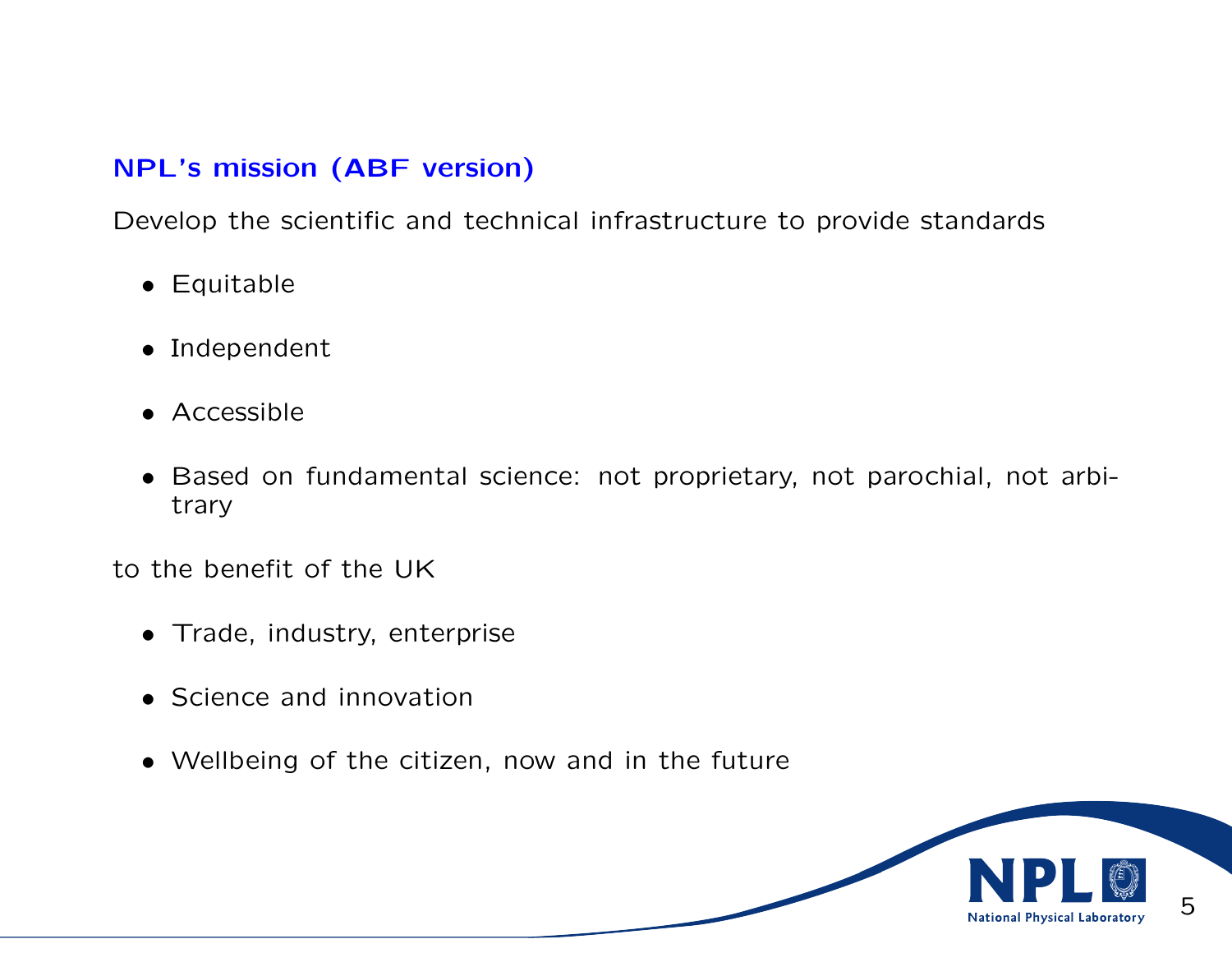#### Metrology

Base units: kilogram, metre, second, ampere, kelvin, candela, mole

Traceability: property of a measurement result whereby the result can be related to a reference through a documented, unbroken chain of calibrations, each contributing to the measurement uncertainty (VIM)

Measurement uncertainty: non-negative parameter characterizing the dispersion of the quantity values being attributed to a measurand, based on the information used (VIM)

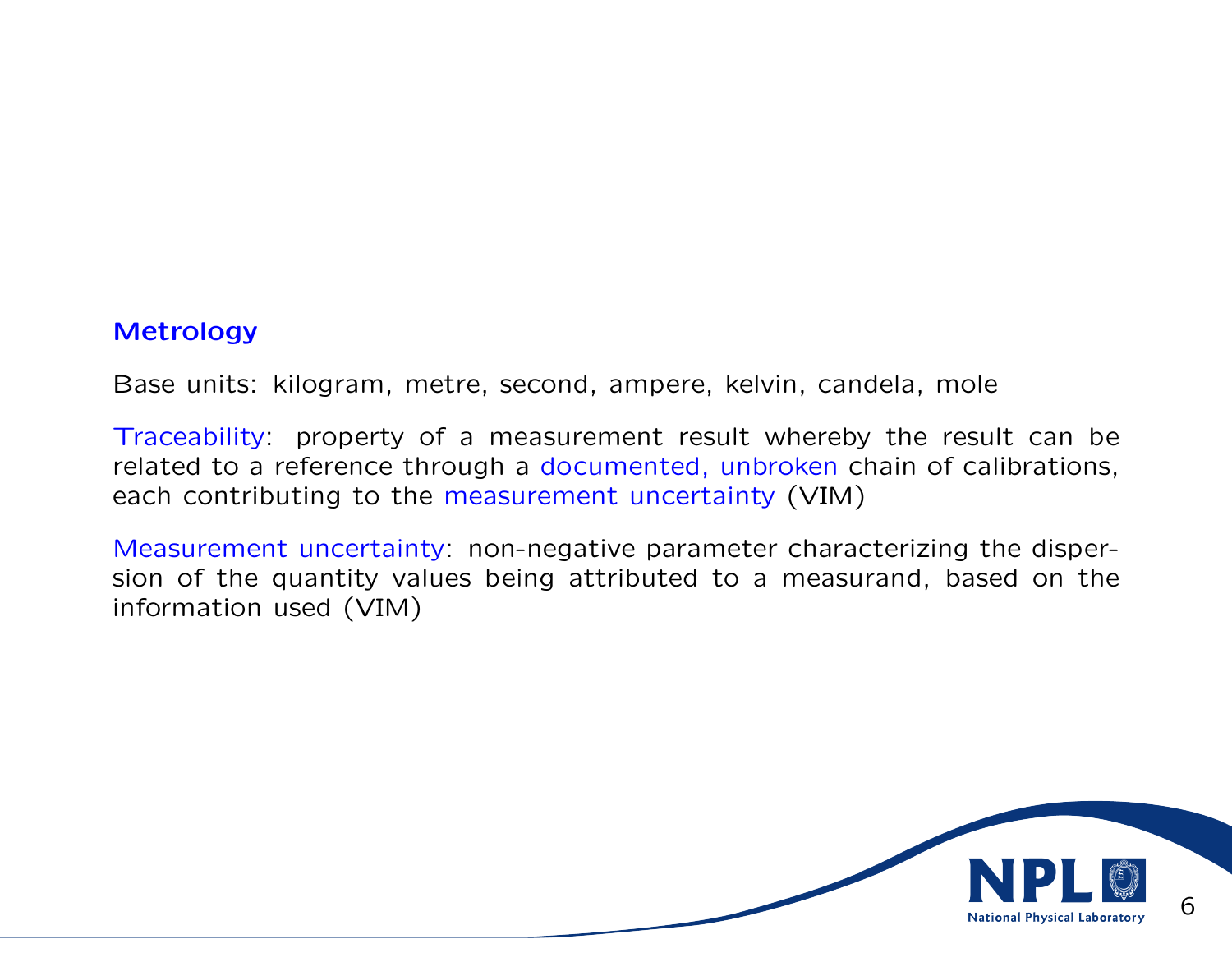#### The GUM

Guide to Expression of Uncertainty in Measurement: if

$$
Y = f(\mathbf{X}), \quad X_i \sim \mathsf{N}(x_i, u_i^2)
$$

then

$$
Y \sim \mathsf{N}(y, u^2), \quad y = f(x), \quad u^2 = \sum_i c_i^2 u_i^2, \quad c_i = \frac{\partial f}{\partial X_i}(x).
$$

Bottom-up, model-based approach.

ISO 5725 Accuracy: trueness and precision of measuring systems

Observational approach, repeatability and reproducibility studies

Cannot account for systematic effects that do not contribute to variation in observations

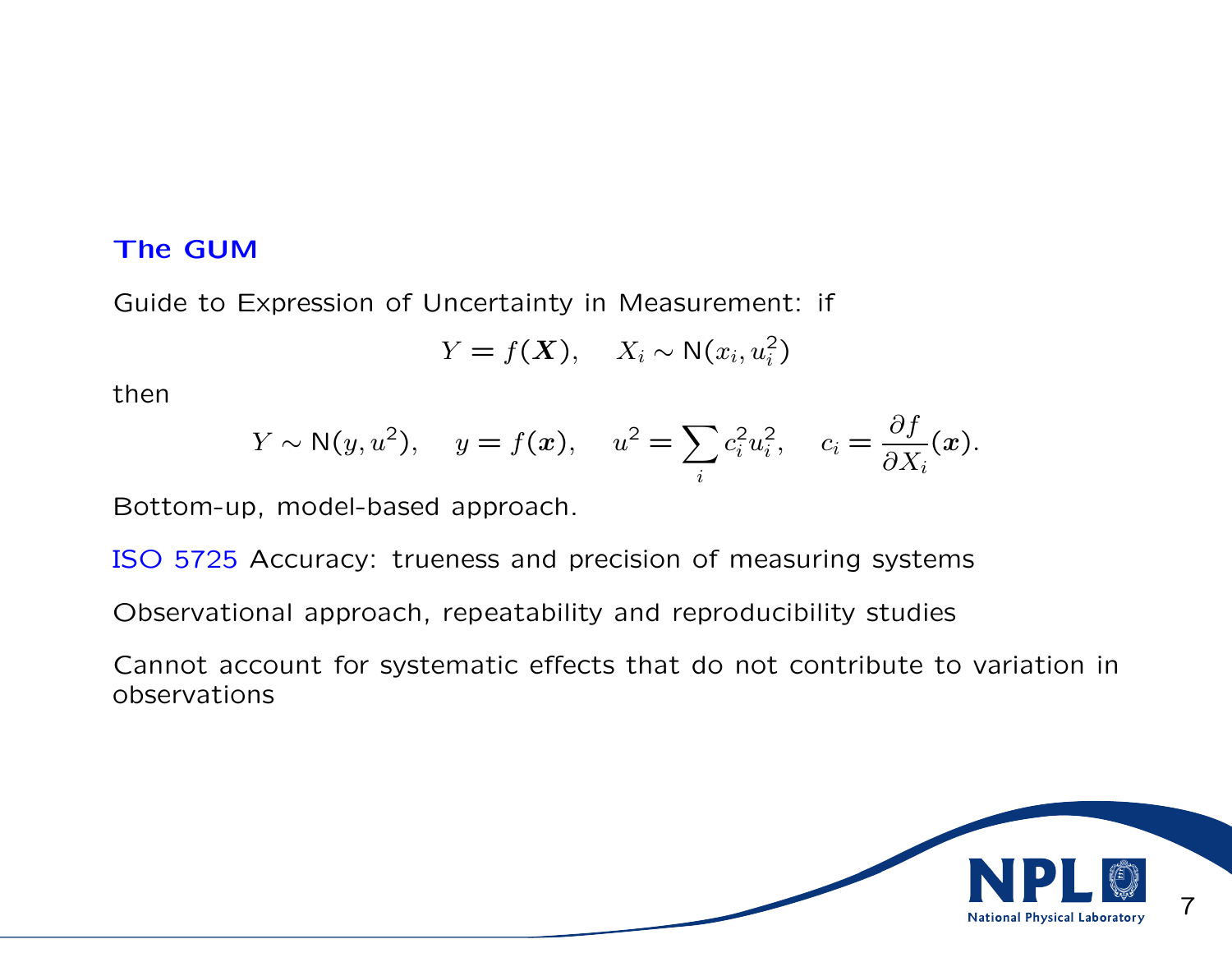## Computation links in the traceability chain

Much of metrology depends on complex computations involving the analysis of data, e.g., to determine the best-fit model to a set of data according to a specified criteria.

In order that traceability of metrology is maintained it is necessary to assess the computational links in the chain.

There are many reasons why numerical software will not give the mathematically exact answer:

- $\bullet$  bugs  $($ !? $)$
- finite precision (IEEE  $1.11 \times 10^{-16}$ )
- convergence tolerances for iterative algorithms for nonlinear problems
- approximate algorithms

Regard numerical computation as an influence factor, whose uncertainty has to be evaluated.

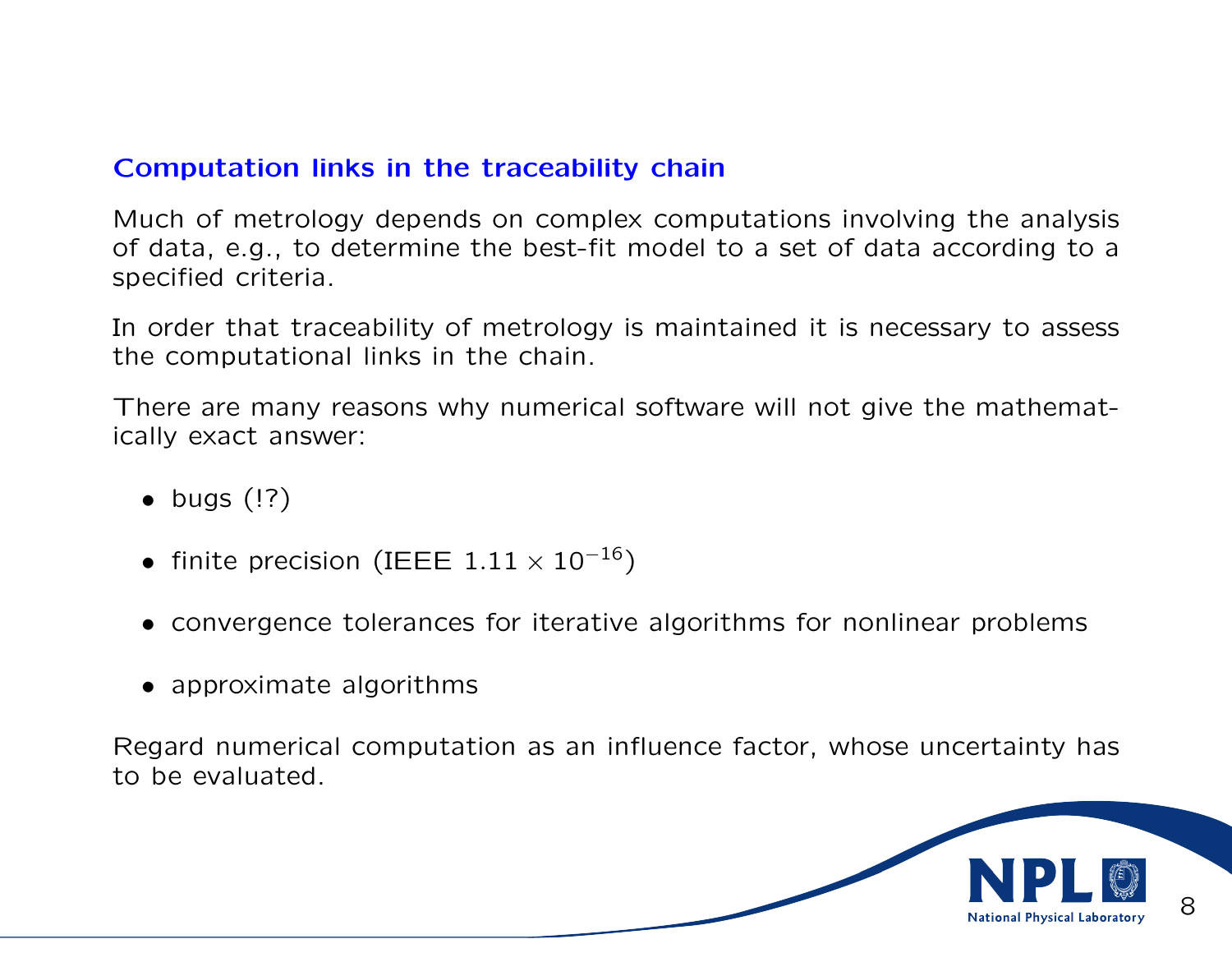## EMRP project TraCIM

Traceability in Computationally Intensive Metology

European Metrology Research Programme project (EMRP) involving European labs: CMI (CZ), INRIM (IT), NPL (UK, coordinator), PTB (DE), UM (SL) and VSL (NE)

Industrial partners: Hexagon, Mitutoyo, Werth, Zeiss, leading metrology companies in dimensional metrology

Collaborators: Rolls-Royce, Airbus et al.

Three years, started June 2012, 3 M euros

Traceability of computation at the point of use, through test data (numerical artefacts) available over the internet

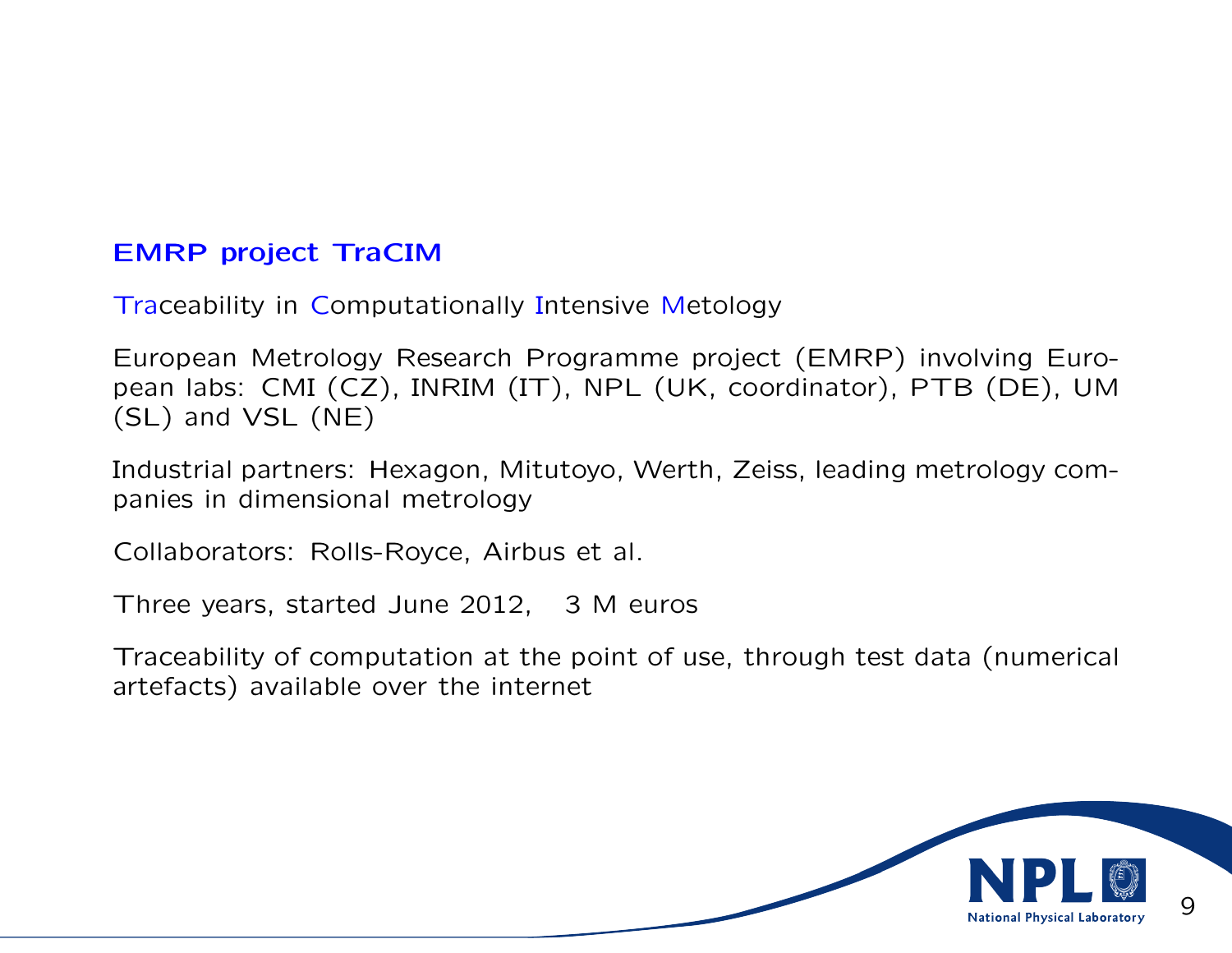#### Data analysis context

Measurement data  $y$  gathered according to the model

$$
y = f(x, a) + \epsilon, \quad \epsilon \in N(0, V_y).
$$

Estimation:

$$
\hat{\mathbf{a}} = \mathbf{g}(\mathbf{y}), \quad V_{\mathbf{a}} = G V_{\mathbf{y}} G^{\mathsf{T}}, \quad G_{ij} = \frac{\partial g_j}{\partial y_i}
$$

Bayesian inference:

$$
p(\bm{a}|\bm{y}) \propto p(\bm{y}|\bm{a})p(\bm{a})
$$

Maximise  $p(a|y)$ , approximate with a Gaussian with same mode and curvature at the mode.

Sample from  $p(a|y)$  using Markov chain Monte Carlo methods.

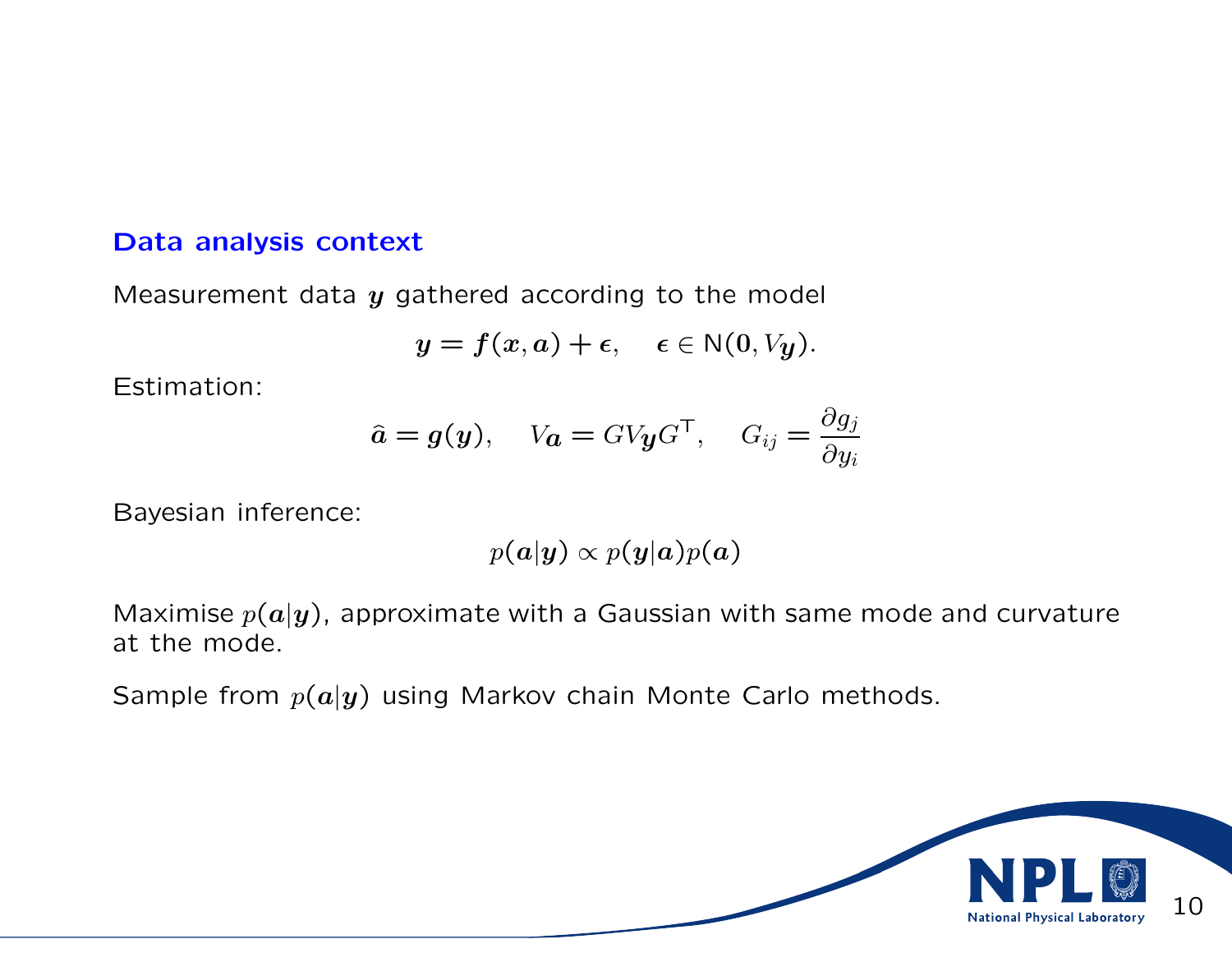# Uncertainty contributions

Measurement uncertainty associated with the data  $y$ Likelihood/statistical model  $N(0, V_y)$  associated with the data Functional model  $f$ 

Computation

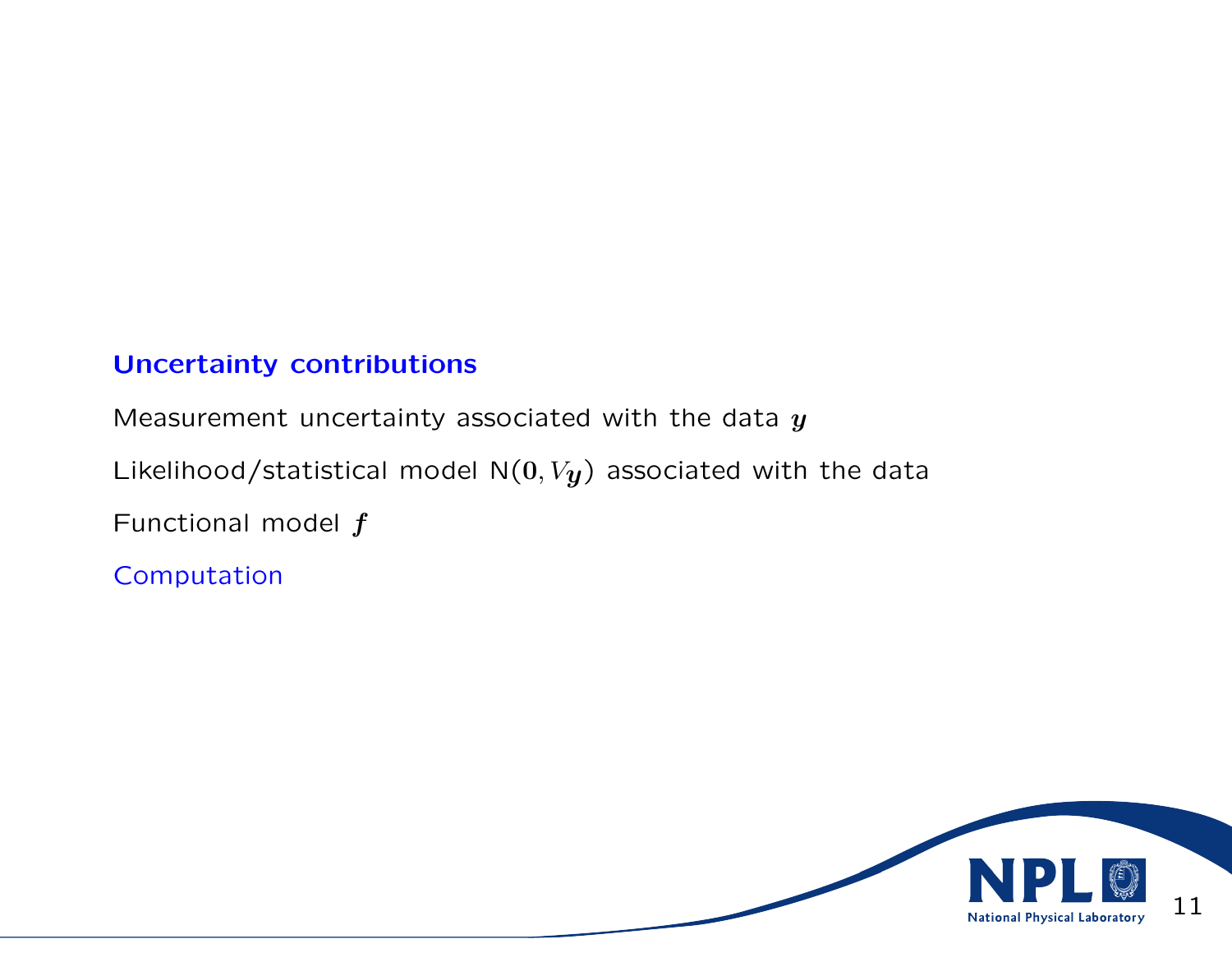## Numerical artefacts

Computational task  $a = \mathcal{C}(y)$  efines an m-dimensional surface in  $\mathcal{R}^m \times \mathcal{R}^n$ 

 $y$  input data a exact mathematical solution

The relation  $a = \mathcal{C}(y)$  defines an m-dimensional surface in  $\mathcal{R}^m \times \mathcal{R}^n$ .

Numerical artefact  $\langle y, a \rangle$  such that  $\langle y, a \rangle$  is very close to the surface.

$$
a + \Delta a = C(y),
$$
  $a = C(y + \Delta y),$   $a + \Delta a' = C(y + \Delta y').$ 

 $\Delta a$ ,  $\Delta y$  are measures of the numerical uncertainty associated with the numerical artefact.

Software/algorithm S under test.

Compare  $\hat{a} = S(y)$  with a.

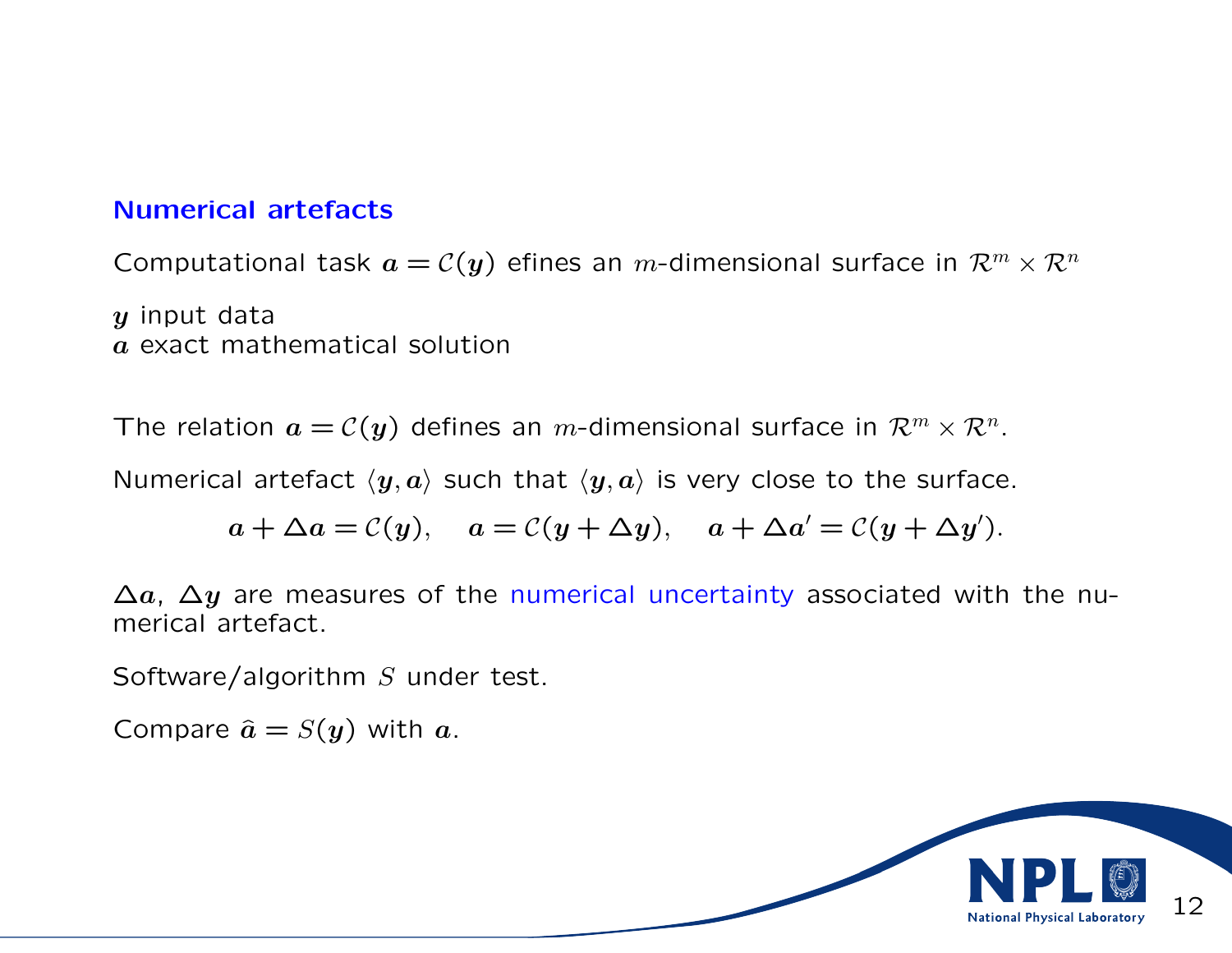#### Nullspace data generation

Optimality conditions  $O(y, a) \geq 0$  associated with a computational task, e.g.,

$$
\frac{\partial p}{\partial a_j}(a|y) = 0, \quad \lambda_j \geq 0, \quad j = 1, \ldots, n.
$$

In the context of fitting a model  $f(x,a)$  to data  $y$ , let  $y^{\ast}=f(x,a)$  so that  $O(y^*,a)\geq 0.$ 

Require  $y = y^* + \Delta y$  such that  $O(y, a) \geq 0$ , also.

$$
O(y,a) \approx O(y^*,a) + J_Y \Delta y, \quad \Delta y = y - y^*.
$$

If  $O(y, a)$  is linear in y, then we require

$$
O(y, a) = [O(y^*, a) = 0] + J_Y \Delta y \Rightarrow J_Y \Delta y = 0,
$$

i.e.,  $\Delta y$  is in the null space of  $J_y$ .

Easy to generate null space vectors of a matrix using orthogonal factorisation techniques.

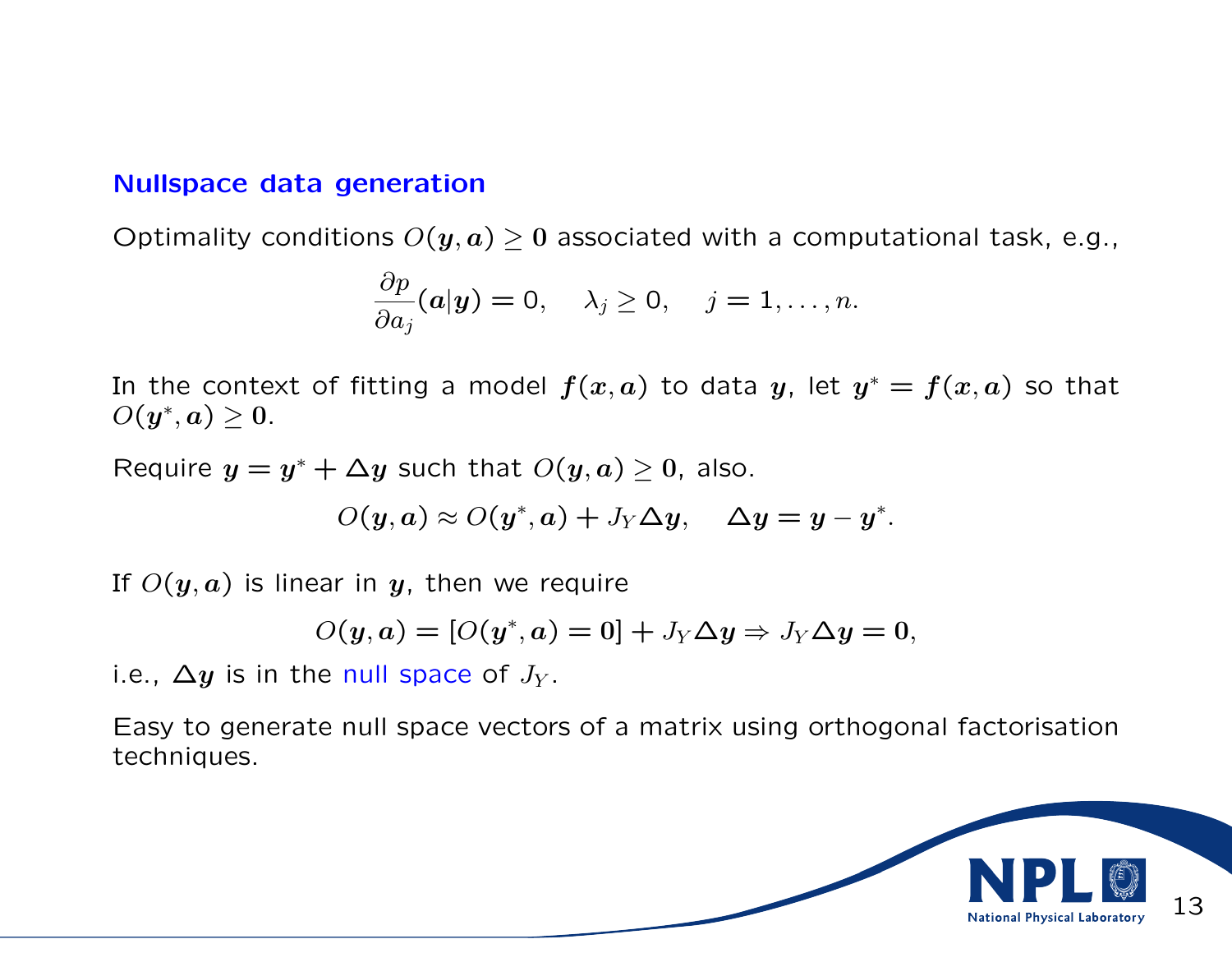## Advantages of the null space approach

The data generation problem is usually much simpler to solve that the associated computational problem.

Avoids the need to produce 'reference implementations' for the computational problem. (Who tests the reference implementation?)

Multiple test data sets can be generated for almost no additional effort.

It is easy to generate data that simulates real world data.

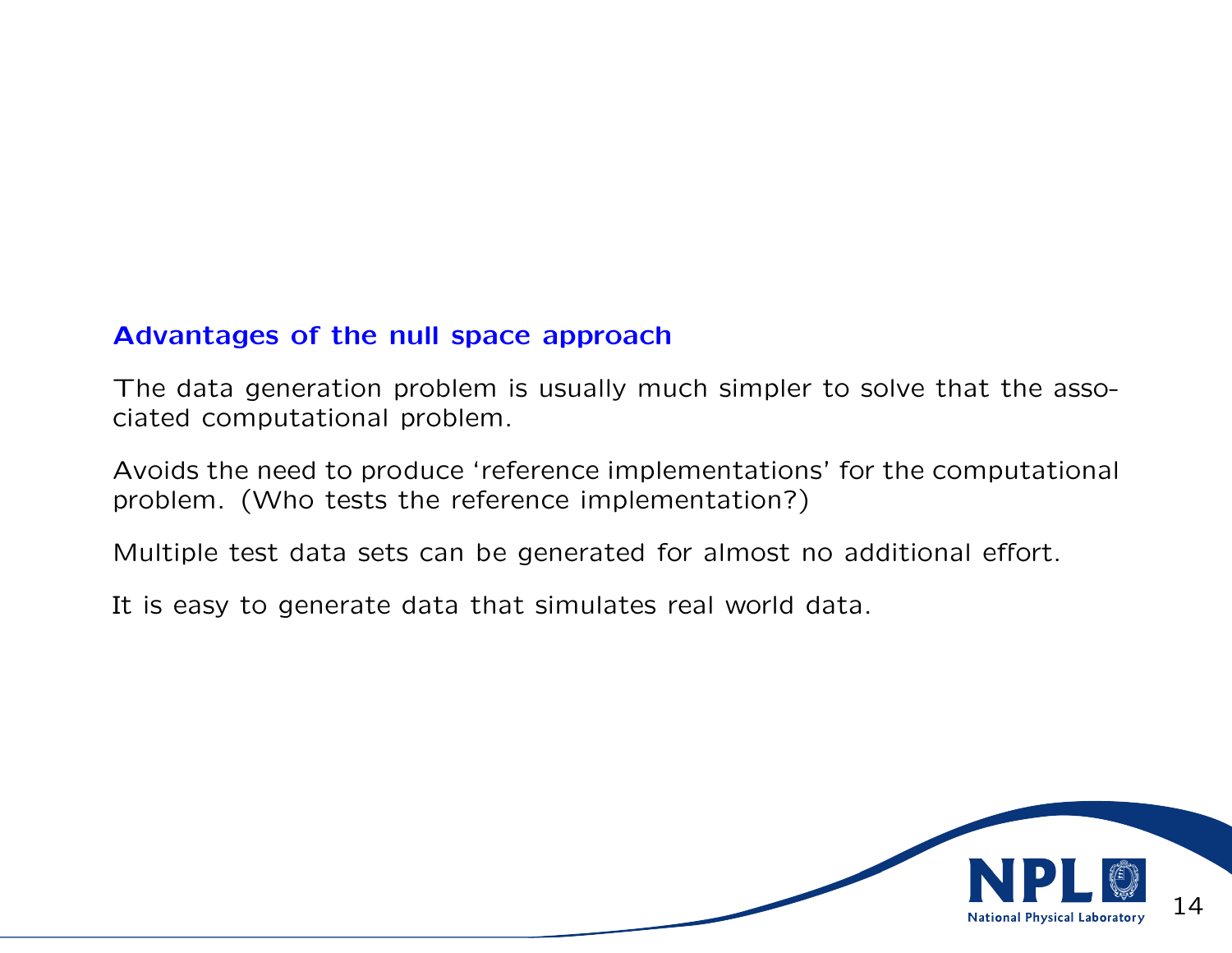#### Example: errors-in-variables

Standard model

$$
y = f(x, a) + \epsilon, \quad \epsilon \in N(0, \sigma^2 I).
$$

Maximum likelihood model fit  $a_0 = S_0(y)$ :

$$
\min_{\bm{a}} \sum_i (y_i - f_i(\bm{x}, \bm{a}))^2.
$$

More realistic model:

$$
y = f(x + \delta, a) + e + \epsilon, \quad \delta \in \mathbb{N}(0, V_x), \quad \epsilon \in \mathbb{N}(0, V_y),
$$

and

$$
e \in \mathsf{N}(0, V_e), \quad \text{cov}(e, e') = k(x, x').
$$

Maximum likelihood model fit  $a = S(x, y)$ .

Easy to generate numerical artefacts for the more comprehensive model.

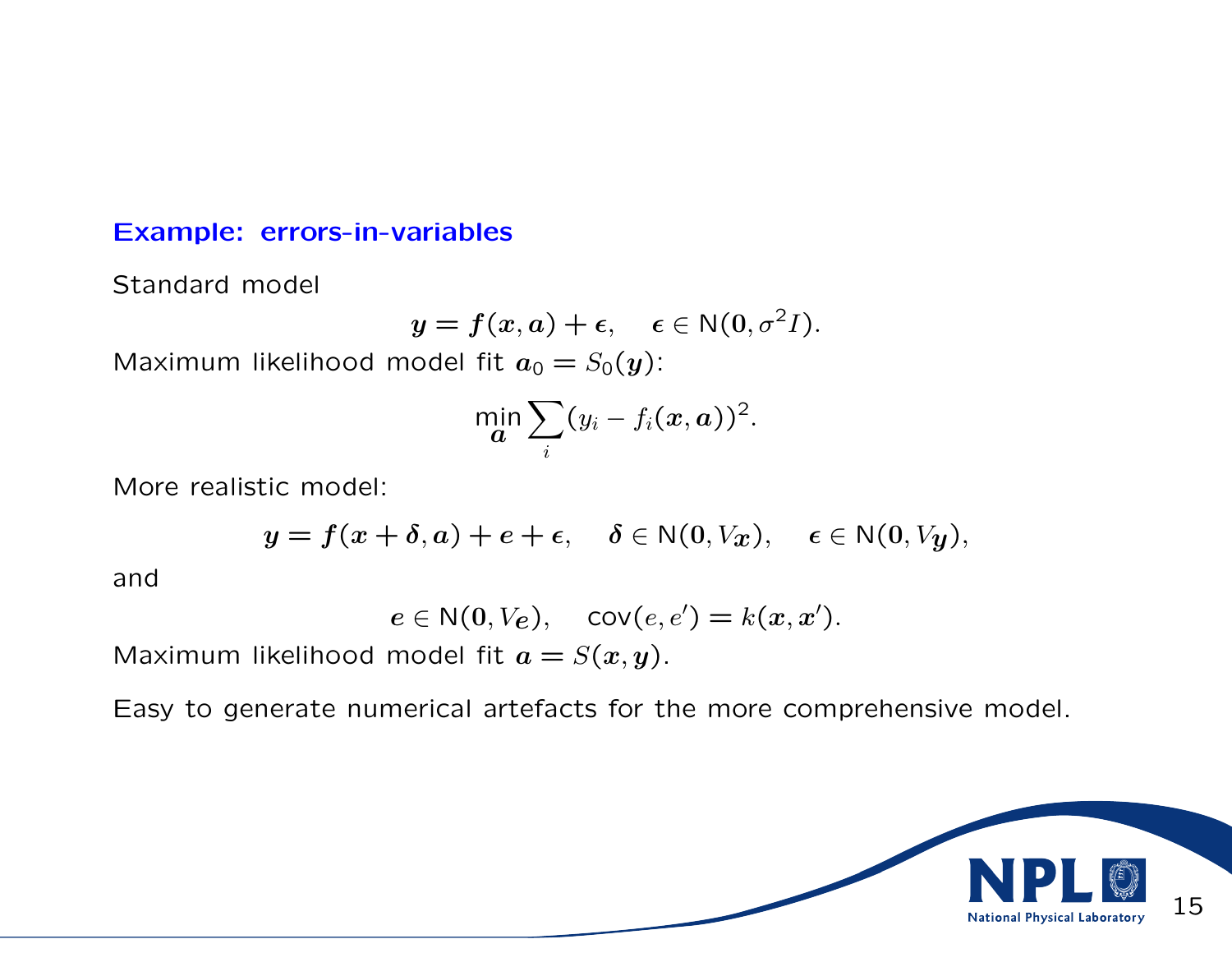# Measures of information loss

Approximate solution and comprehensive solution

$$
\mathsf{N}(a_0, V_0), \quad \mathsf{N}(a, V)
$$

Relative entropy:

$$
D_{\mathsf{KL}}(p||p_0) = D_1 + D_2,
$$

where

$$
D_1 = \frac{1}{2} \left[ \log |V_0 V^{-1}| + \text{Tr} (V V_0^{-1}) - n \right]
$$

and

$$
D_2 = \frac{1}{2}(a - a_0)^{\mathsf{T}} V_0^{-1}(a - a_0).
$$

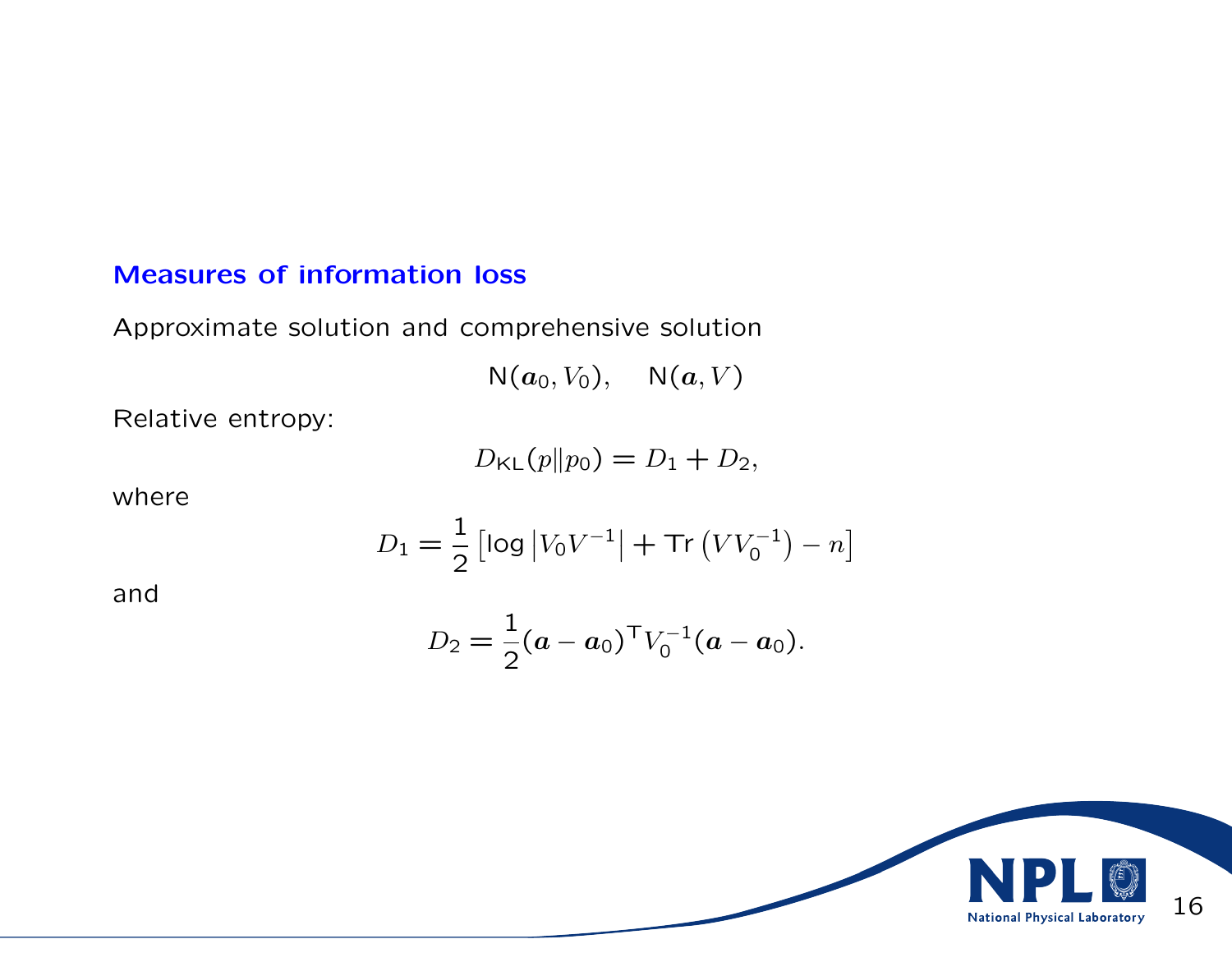# Numerical uncertainty

$$
\langle y, a \rangle, \quad a \in \mathsf{N}(a^*, V_{\sharp}), \quad a^* = \mathcal{C}(y)
$$

# Simulated measurement uncertainty

$$
\langle y, a \rangle, \quad y^* = f(x, a^*), \quad y \in N(y^*, V_y), \quad V_b = G V y G^{\top}
$$

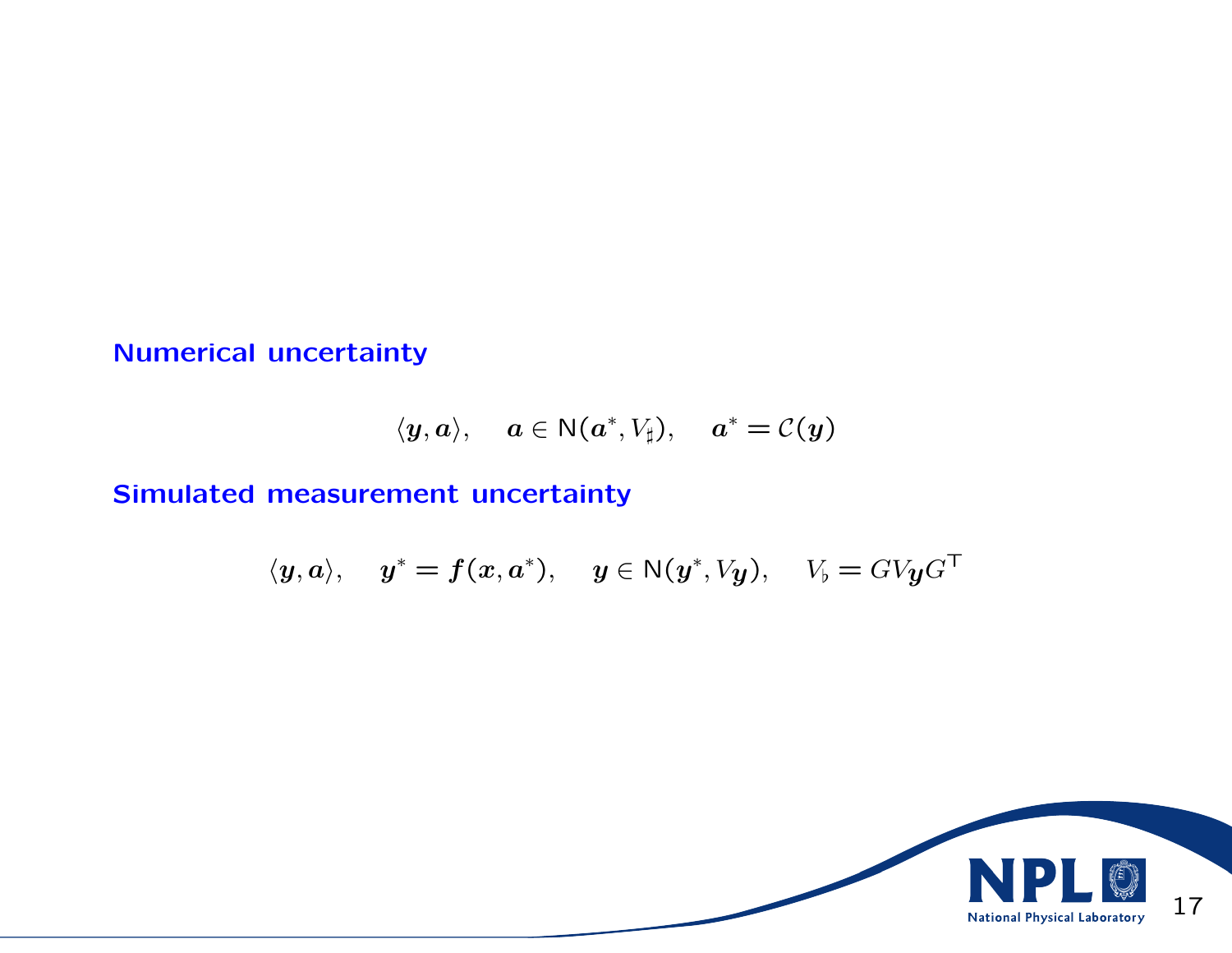## Measures of performance

Numerical artefact  $\langle y, a \rangle$ ,  $V_{\sharp}$ ,  $V_{\mathbf{y}}$ ,  $V_{\flat}$ .

Software/algorithm under test  $\hat{a} = S(y)$ .

Numerical accuracy:

$$
D_{\sharp}^2 = (\hat{a} - a)^{\top} V_{\sharp}^{-1} (\hat{a} - a)
$$

Fitness for purpose (forward):

$$
D_{\flat}^2 = (\hat{a} - a)^{\top} V_{\flat}^{-1} (\hat{a} - a)
$$

Fitness for purpose (inverse):

$$
E_{\flat}^2 = (\check{y} - y)^{\top} V_{\check{y}}^{-1} (\check{y} - y), \quad \check{y} = \mathcal{C}(\hat{a})
$$

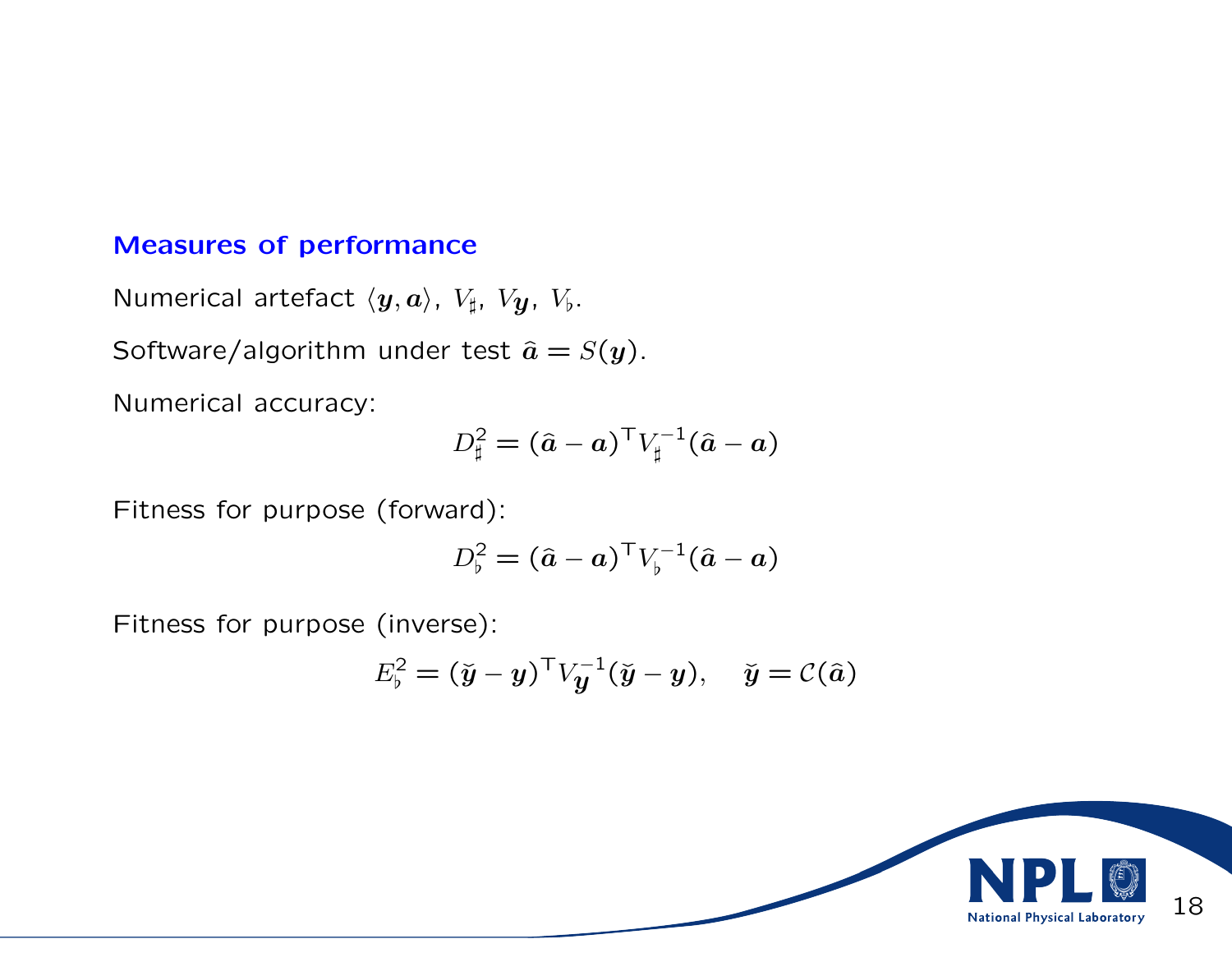## Data suites

Formalised computational aim  $\mathcal{C}_k$  defined in documentary standards, e.g., ISO.

Public domain benchmarking data suites for that aim,  $B_{k,q} \,=\, \langle \bm{y}_q, \bm{a}_q \rangle$  and associated measures of performance  $M_k$ .

Confidential validation data suites,  $V_{k,q} = \langle \bm{y}_q, \bm{a}_q \rangle$  and associated measures of performance.

Certified test results,  $\langle \boldsymbol{y}_q, \widehat{\boldsymbol{a}}_q \rangle$ .

Customised data sets based on user supplied data:

$$
\langle \tilde{\pmb{y}}, \tilde{\pmb{a}} \rangle \mapsto \langle \pmb{y}, \pmb{a} \rangle, \quad \pmb{y} \approx \tilde{\pmb{y}}, \quad \pmb{a} \approx \tilde{\pmb{a}}, \quad \pmb{a} = \mathcal{C}(\pmb{y}).
$$

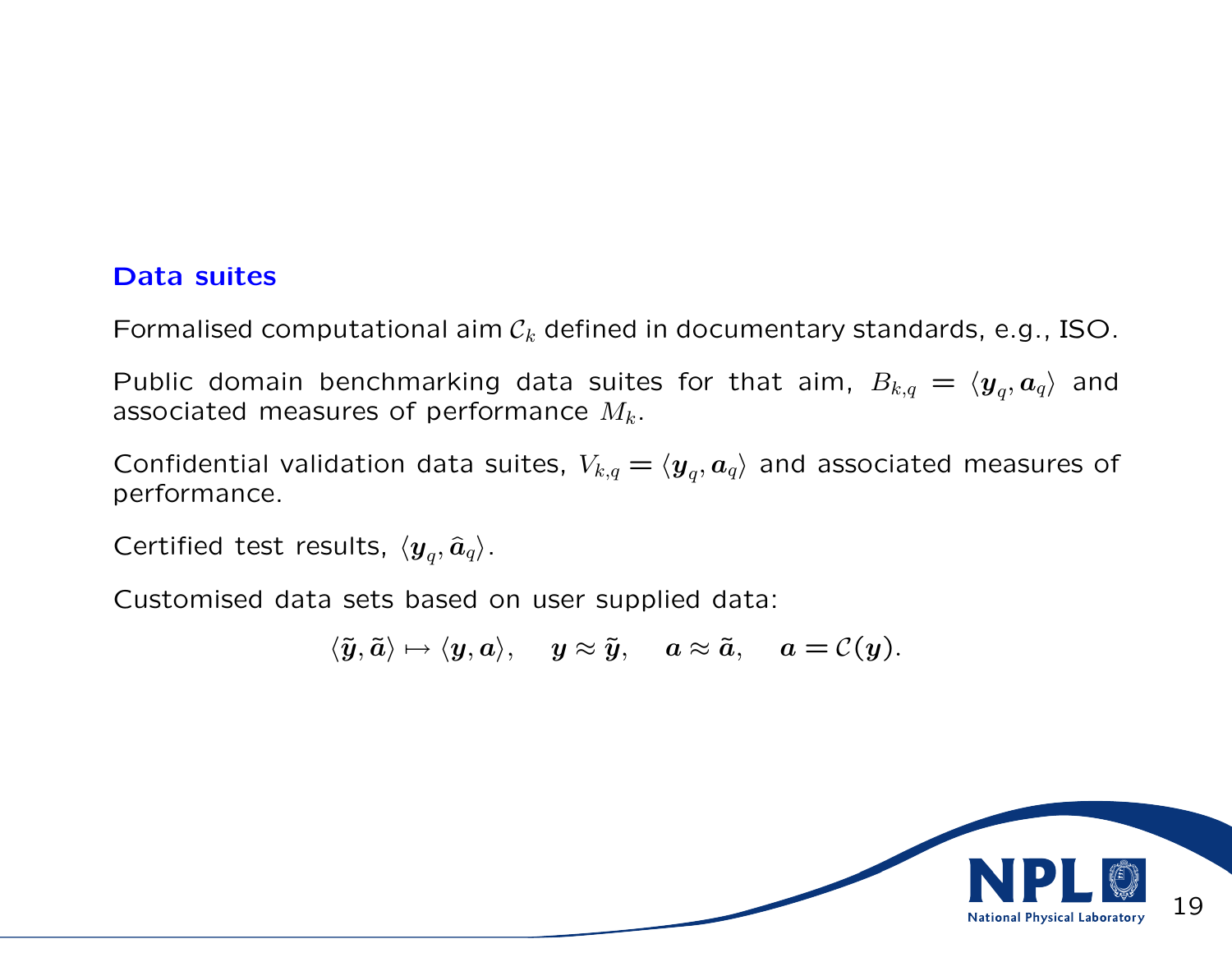## Traceable computation at point of use

Data analysis software S with associated computational aim  $C_k$ , last validation date  $d_S$ , could be  $-\infty$ .

User calls S.

Compare validation date  $d_S$  with date  $d_V$  associated with the latest validation suite  $V_k$ .

If  $d_S < d_V$ , user is alerted.

Can run the latest validation suite now or later.

Software can be kept in constant 'calibration'.

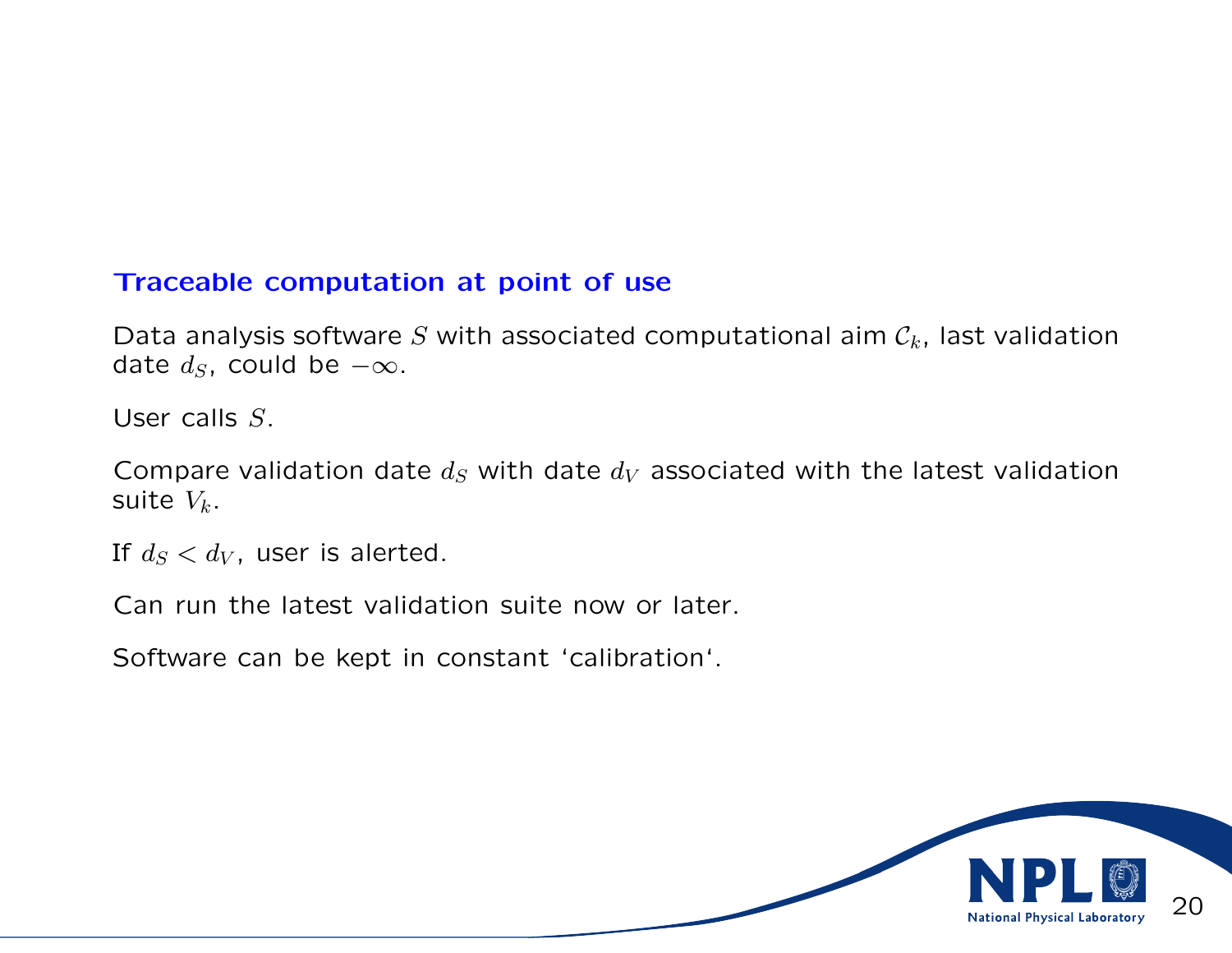#### Traceable computation at point of use and application

User calls S for a particular set of data and supplies  $\langle \tilde{\pmb{y}}, \tilde{\pmb{a}} \rangle$ .

Data generator produces

$$
\langle \boldsymbol{y}, \boldsymbol{a} \rangle, \quad \boldsymbol{y} \approx \tilde{\boldsymbol{y}}, \quad \boldsymbol{a} \approx \tilde{\boldsymbol{a}}, \quad \boldsymbol{a} = \mathcal{C}(\boldsymbol{y}).
$$

Runs S on y to produce  $\hat{a} = S(y)$  and compares  $\hat{a}$  with a.

Comparator principle: if  $\hat{a} \approx C(y)$  then  $\tilde{a} \approx C(\tilde{y})$  (?)

Software is 'calibrated' for that particular instance of the computational task.